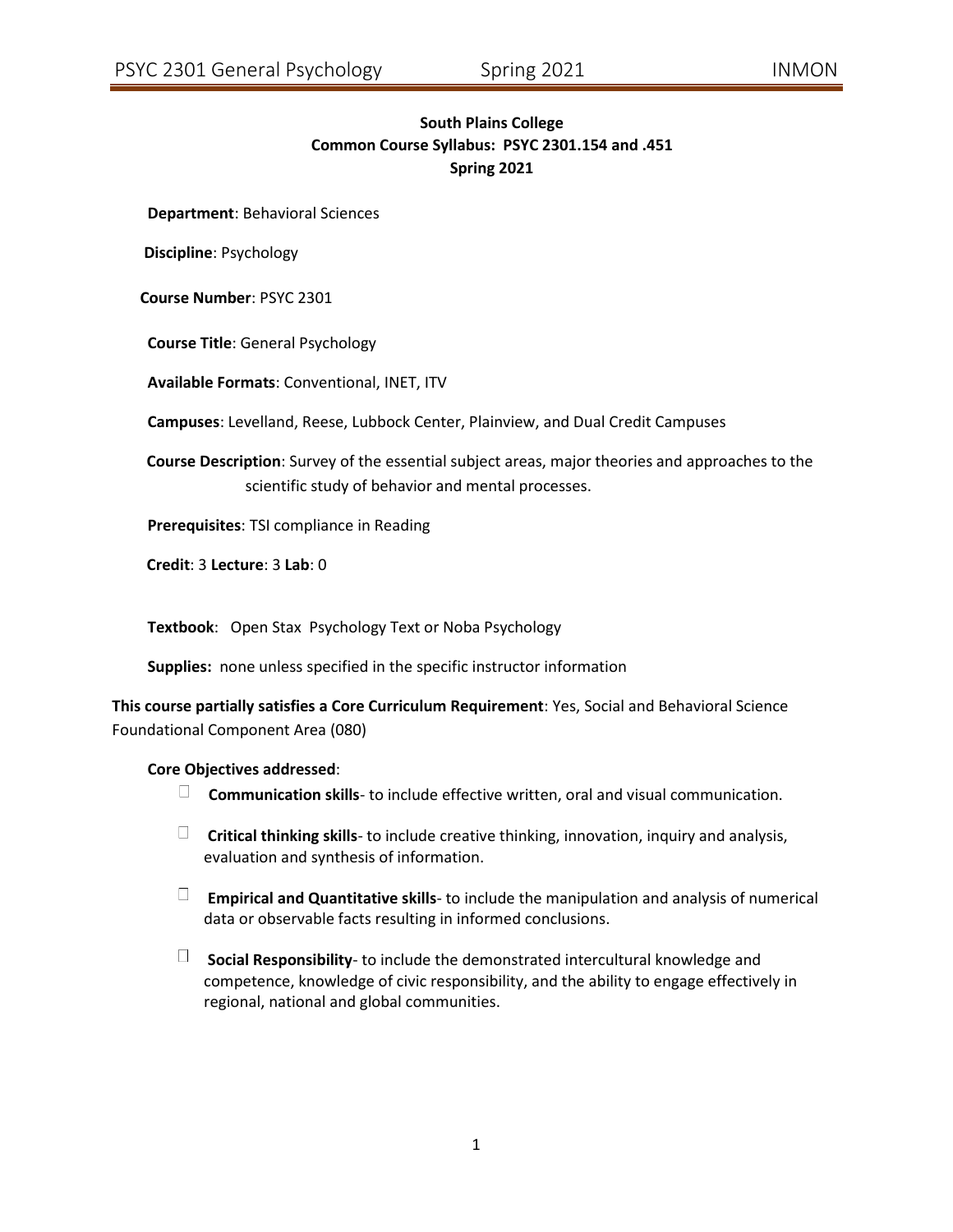# **Student Learning Outcomes (SLOs)/Competencies:**

Upon successful completion of this course, students will:

1. Identify various research methods and their characteristics used in the scientific study of psychology.

2. Describe the historical influences and early schools of thoughts that shaped the field of psychology.

3. Describe some of the prominent perspectives and approaches used in the study of psychology

4. Use terminology unique to the study of psychology.

5. Describe accepted approaches and standards in psychological assessment and evaluation.

6. Identify factors in physiological and psychological processes involved in human behavior.

# **Student Learning Outcomes Assessment**:

Dr. Alicia Barr is the faculty member who is responsible for the assessment of the student learning outcomes. She will be sending a list of which SLOs will be assessed for each semester. There are 6 outcomes and these are rotated. Dr. Barr is also the person responsible to entry of the data into Task Stream for documentation.

**Course Evaluation:** See the instructor's course information sheet for specific items used in evaluating student performance. However, all courses will have multiple exams and a written assignment that is designated by the instructor.

### **Attendance Policy:**

Instructors will create an attendance policy that is consistent with the "Class Attendance" policies stated below in the *SPC General Catalog*:

*Students are expected to attend all classes in order to be successful in a course. The student may be administratively withdrawn from the course when absences become excessive as defined in the course syllabus.*

*When an unavoidable reason for class absence arises, such as illness, an official trip authorized by the college or an official activity, the instructor may permit the student to make up work missed. It is the student's responsibility to complete work missed within a reasonable period of time as determined by the instructor. Students are officially enrolled in all courses for which they pay tuition and fees at the time of registration. Should a student, for any reason, delay in reporting to a class after official enrollment, absences will be attributed to the student from the first class meeting.*

*Students who enroll in a course but have "Never Attended" by the official census date, as reported by the faculty member, will be administratively dropped by the Office of Admissions and Records. A student who does not meet the attendance requirements of a class as stated in the course syllabus and does not officially withdraw from that course by the official census date of the semester, may be administratively*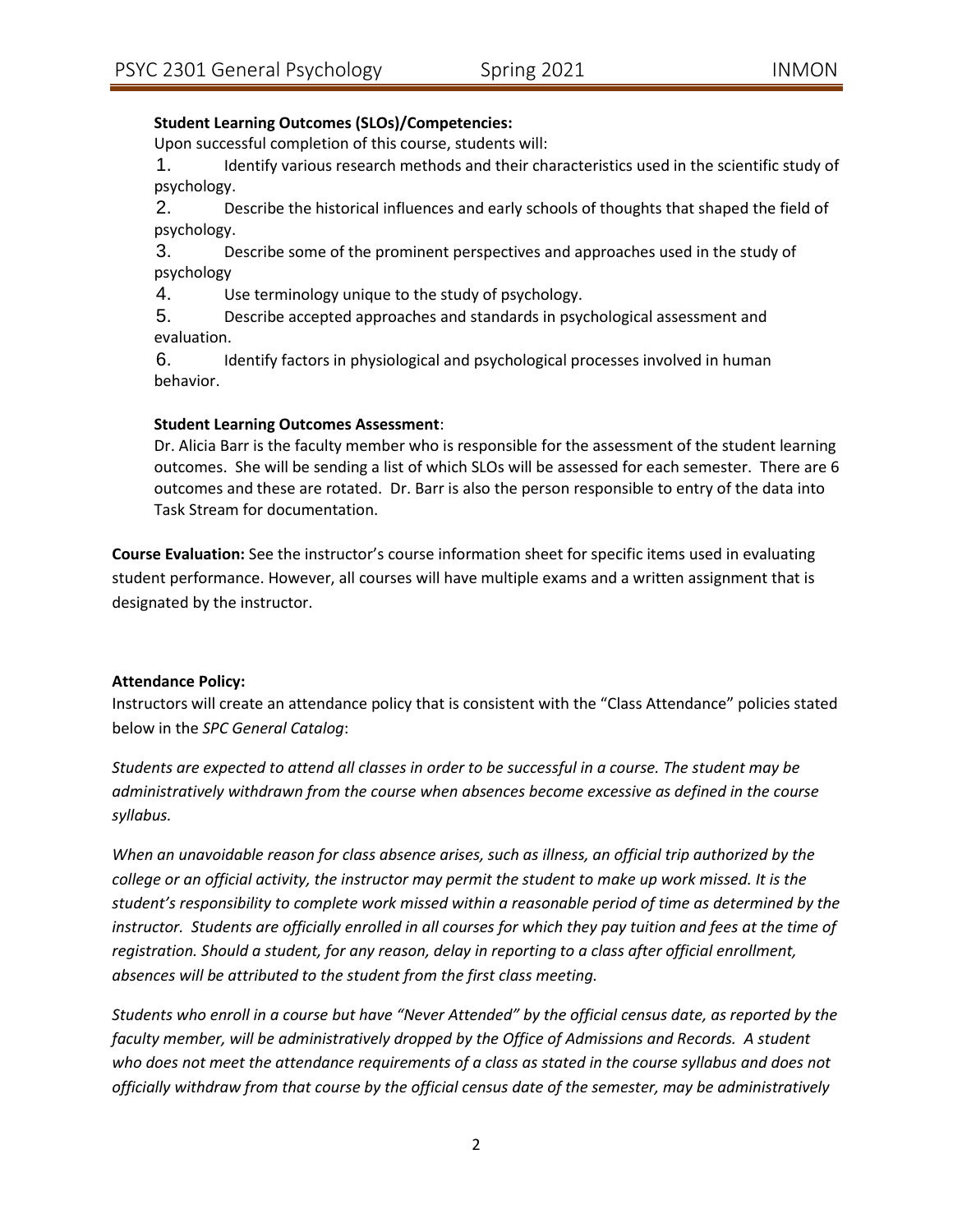*withdrawn from that course and receive a grade of "X" or "F" as determined by the instructor. Instructors are responsible for clearly stating their administrative drop policy in the course syllabus, and it is the student's responsibility to be aware of that policy.* 

*It is the student's responsibility to verify administrative drops for excessive absences through MySPC using his or her student online account. If it is determined that a student is awarded financial aid for a class or classes in which the student never attended or participated, the financial aid award will be adjusted in accordance with the classes in which the student did attend/participate and the student will owe any balance resulting from the adjustment.*

Additional attendance information might be included in the specific instructor's part of the syllabus.

**Plagiarism and Cheating:** Students are expected to do their own work on all projects, quizzes, assignments, examinations, and papers. Failure to comply with this policy will result in an F for the assignment and can result in an F for the course if circumstances warrant.

**Plagiarism** violations include, but are not limited to, the following:

- 1. Turning in a paper that has been purchased, borrowed, or downloaded from another student, an online term paper site, or a mail order term paper mill;
- 2. Cutting and pasting together information from books, articles, other papers, or online sites without providing proper citation(s) and reference(s);
- 3. Using direct quotations (three or more words) from a source without showing them to be direct quotations and citing and referencing them; or
- 4. Missing in-text citations.

**Cheating** violations include, but are not limited to, the following:

- 1. Obtaining a quiz, exercise or examination by stealing or collusion;
- 2. Discovering the content of a quiz, exercise, or examination before it is given;
- 3. Using an unauthorized source of information (notes, textbook, text messaging, internet, apps) during an examination, quiz, or homework assignment;
- 4. Entering an office or building to obtain unfair advantage;
- 5. Taking an examination for another;
- 6. Altering grade records;
- 7. Copying another's work during an examination or on a homework assignment;
- 8. Rewriting another student's work in Peer Editing so that the writing is no longer the original student's;
- 9. Taking pictures of a test, test answers, or someone else's paper.

**Student Code of Conduct Policy**: Any successful learning experience requires mutual respect on the part of the student and the instructor. Neither instructor nor student should be subject to others' behavior that is rude, disruptive, intimidating, aggressive, or demeaning**.** Student conduct that disrupts the learning process or is deemed disrespectful or threatening shall not be tolerated and may lead to disciplinary action and/or removal from class.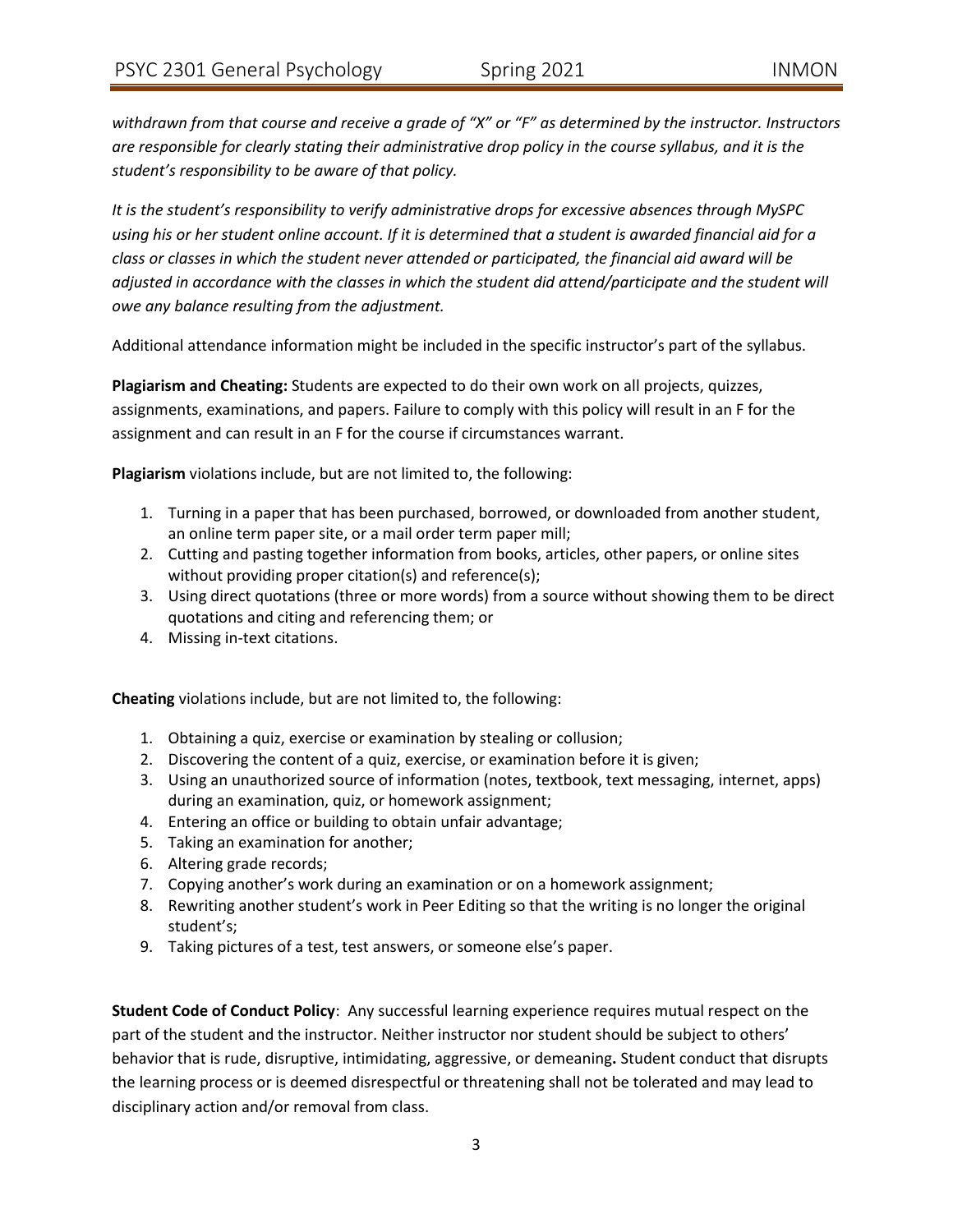**Diversity Statement:** In this class, the teacher will establish and support an environment that values and nurtures individual and group differences and encourages engagement and interaction. Understanding and respecting multiple experiences and perspectives will serve to challenge and stimulate all of us to learn about others, about the larger world and about ourselves. By promoting diversity and intellectual exchange, we will not only mirror society as it is, but also model society as it should and can be.

**Disability Statement:** Students with disabilities, including but not limited to physical, psychiatric, or learning disabilities, who wish to request accommodations in this class should notify the Disability Services Office early in the semester so that the appropriate arrangements may be made. In accordance with federal law, a student requesting accommodations must provide acceptable documentation of his/her disability to the Disability Services Office. For more information, call or visit the Disability Services Office at Levelland (Student Health & Wellness Office) 806-716-2577, Reese Center (Building 8) 806-716-4675, or Plainview Center (Main Office) 806-716-4302 or 806-296-9611.

**Nondiscrimination Policy:** South Plains College does not discriminate on the basis of race, color, national origin, sex, disability or age in its programs and activities. The following person has been designated to handle inquiries regarding the non-discrimination policies: Vice President for Student Affairs, South Plains College, 1401 College Avenue, Box 5, Levelland, TX 79336. Phone number 806-716- 2360.

**Title IX Pregnancy Accommodations Statement:** If you are pregnant, or have given birth within six months, Under Title IX you have a right to reasonable accommodations to help continue your education. To [activate](http://www.southplainscollege.edu/employees/manualshandbooks/facultyhandbook/sec4.php) accommodations you must submit a Title IX pregnancy accommodations request, along with specific medical documentation, to the Director of Health and Wellness. Once approved, notification will be sent to the student and instructors. It is the student's responsibility to work with the instructor to arrange accommodations. Contact the Director of Health and Wellness at 806-716-2362 or [email](http://www.southplainscollege.edu/employees/manualshandbooks/facultyhandbook/sec4.php) [cgilster@southplainscollege.edu](mailto:cgilster@southplainscollege.edu) for assistance.

**Campus Concealed Carry**: Texas Senate Bill - 11 (Government Code 411.2031, et al.) authorizes the carrying of a concealed handgun in South Plains College buildings only by persons who have been issued and are in possession of a Texas License to Carry a Handgun. Qualified law enforcement officers or those who are otherwise authorized to carry a concealed handgun in the State of Texas are also permitted to do so. Pursuant to Penal Code (PC) 46.035 and South Plains College policy, license holders may not carry a concealed handgun in restricted locations. For a list of locations and Frequently Asked Questions, please refer to the Campus Carry page at: <http://www.southplainscollege.edu/campuscarry.php>

Pursuant to PC 46.035, the open carrying of handguns is prohibited on all South Plains College campuses. Report violations to the College Police Department at 806-716-2396 or 9-1-1.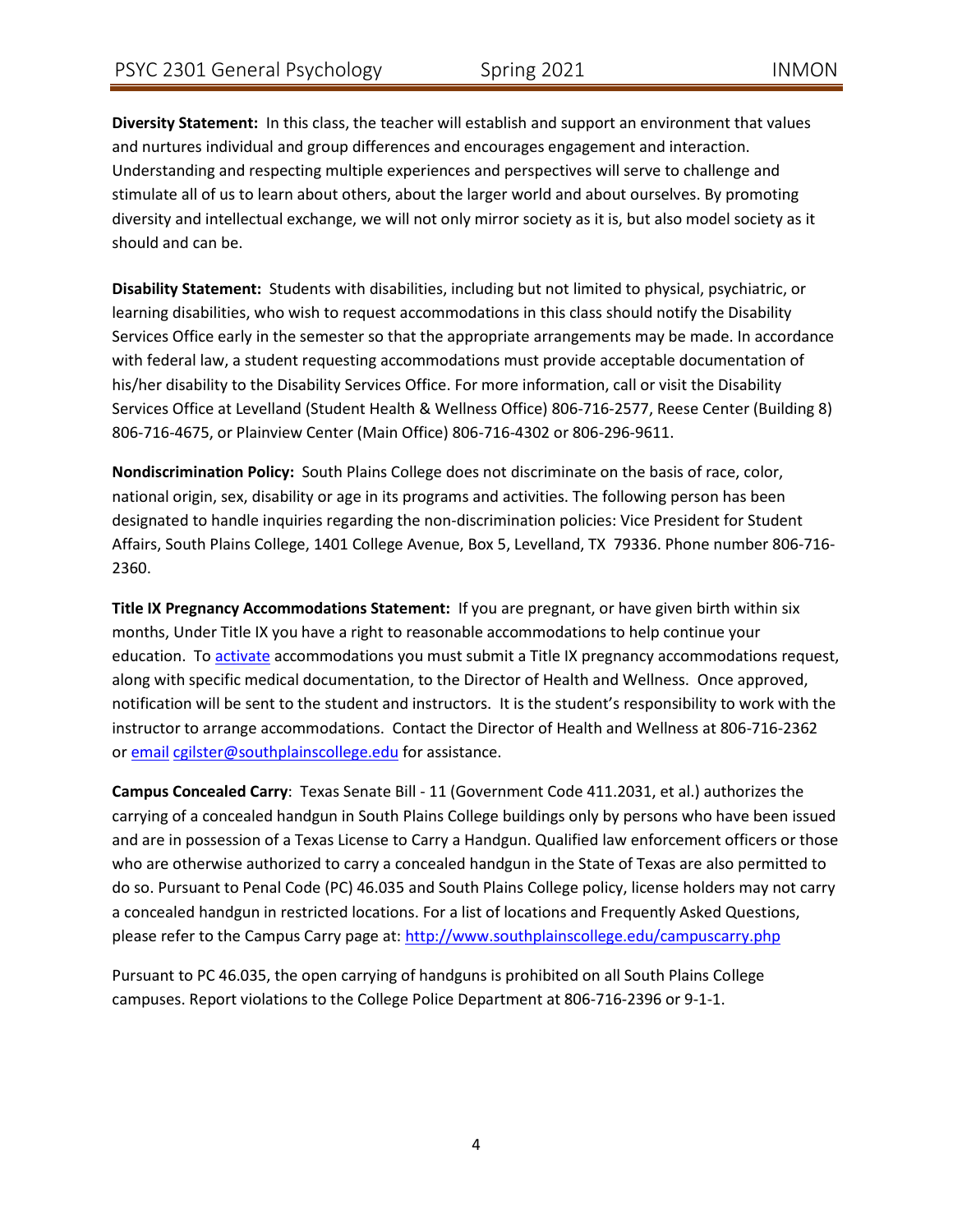# **Instructor's Course Information**

**Semester: Spring 2021**

**Instructor:** Robyn Inmon, Professor in Psychology

**Email:** [rinmon@southplainscollege.edu](mailto:rinmon@southplainscollege.edu)

### **Contact Information:**

• As this is a web-based course, you will contact me by sending an email through your course in **Blackboard.** Once you have entered the course in Blackboard, in the menu to the left of the screen, you will see **Mail**. To send me an email, click on **Create Message**. Under **Recipients**, click **To**. Scroll down the list of names until you find **Robyn Inmon (Instructor**). Click on my name and then click the arrow that points right **(>).** This will move my name under Recipients. Be sure to read **How to Write a Professional Email** in the folder labeled **Welcome . . . How To Get Started In Your Course** and follow the instructions when composing your message.

### **Textbook:**

OpenStax College, *Psychology*. OpenStax College. [https://openstax.org/books/psychology-2e/pages/1](https://openstax.org/books/psychology-2e/pages/1-introduction) **[introduction](https://openstax.org/books/psychology-2e/pages/1-introduction)** 

- Authors: Rose M. Spielman, William J. Jenkins, Marilyn D. Lovett
- Publisher/website: OpenStax
- Book title: Psychology 2e
- Publication date: Apr 22, 2020
- Location: Houston, Texas

### **Course Competencies:**

• The primary criteria for course competency are to demonstrate mastery of a minimum of 60% of assigned course content and assignments.

### **Attendance Policy:**

- Since this course is a virtual classroom, attendance will be taken according to the following:
	- Completion of the Syllabus Quiz on or before the due date.
	- Participate in the Introduction discussion posts on or before the due date.
	- Participation in class discussions by posting an original post and response post to the discussion board on or before the due date.
	- Completing Matching or Multiple-Choice exercises on or before the due date.
	- Taking exams on or before the due date.
- o Important: You may be administratively dropped from this course without notice if you miss the due dates for any combination of matching or multiple-choice exercises, exams, and/or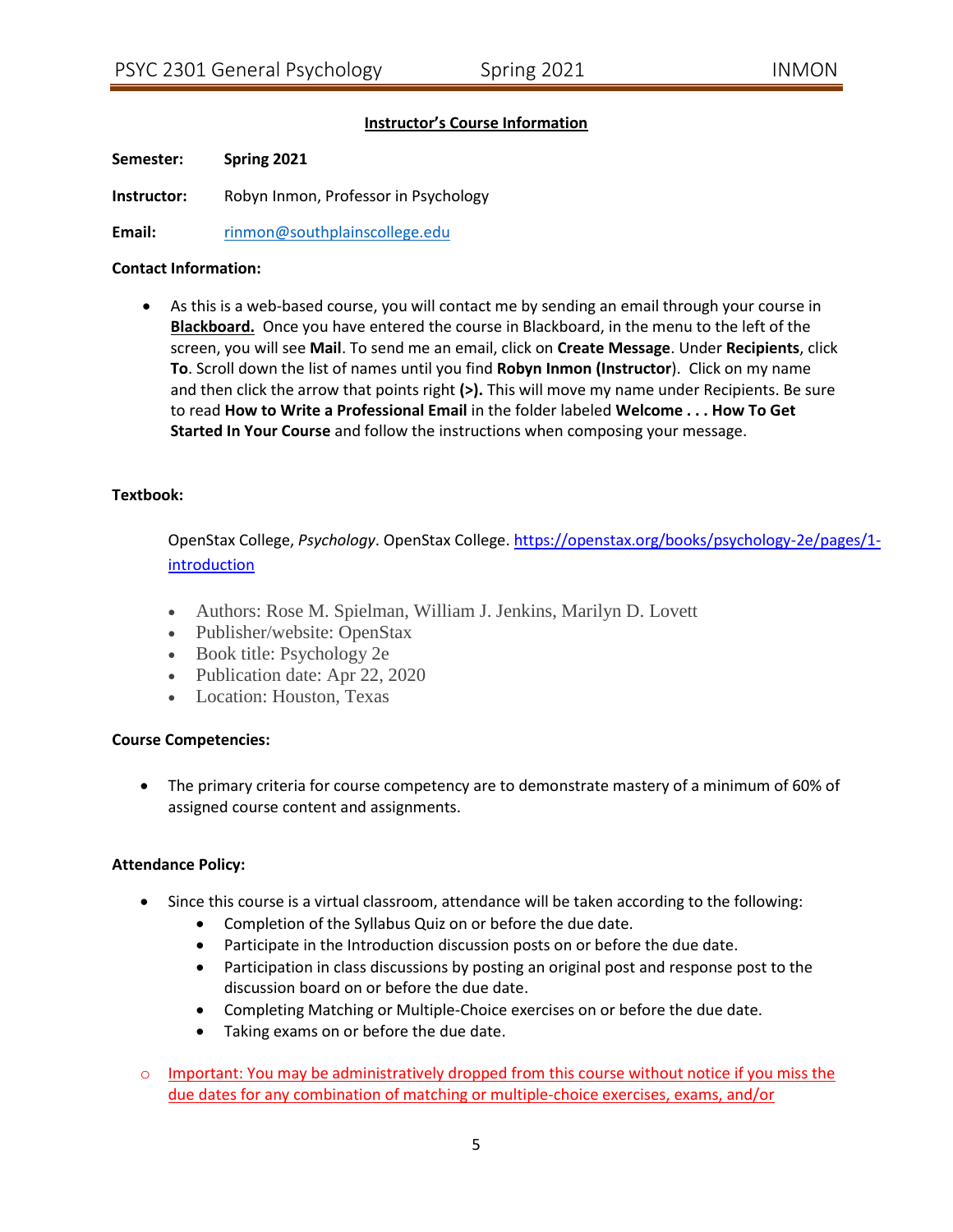discussions totaling more than **six (6).** Failure to log on to Blackboard for 14 consecutive days could result in being administratively dropped from the course if work due during that period is incomplete.

This is your student notification of the Instructor's administrative drop policy and it is your responsibility to be aware of the policy as outlined in the South Plains College General Catalog, pages 20 and 21 under Class Attendance.

**Late Work:** All work must be posted or submitted by the due date to receive credit. **NO LATE WORK will be accepted.** Excuses such as "The network was down," "I could not figure out how to use Blackboard," "I work a full-time job," "I have children," or "I had a family emergency," etc., are **not** acceptable. In short, plan ahead and do not wait until the last minute to submit your discussions, complete assignments, and take the exams. It is a good idea to get your work completed well before the deadline.

I STRONGLY urge you to NOT wait until the last minute to submit your work. By "last minute," I am referring to the day work is due, especially in the last few hours before the deadline. Inevitably, when you do, something happens (you get interrupted and miss the deadline, lightning strikes and takes out your computer, etc.). **No exceptions will be made for students not submitting their work on time. If you miss a deadline, you will receive a zero (0) for the grade. Please do not email and ask me to extend a deadline or reopen work as it will not happen. If you happen to miss work in the course, you do not need to let me know the reason why. Just take extra precaution to not miss any other work.**

**Academic Integrity:** You are expected to do your own work. You may not work with another person to complete your assignments, discussions, or when taking your exams. You may not copy another student's work and present it as your own. You may not allow another student to copy your work. Complete honesty is required of the student in the presentation of any and all phases of course work. If the instructor determines an assignment to be plagiarized, the result can range from a zero for that assignment to failure of the course. The result will be determined by the instructor. See SPC College Catalog for additional information.

Under no circumstances are you allowed to give your User ID and/or password to anyone. If someone besides you is logging into this course on your account, I will drop you immediately with an "F", regardless of the reason. Also, if you log in under someone else's account, I will drop you immediately with an "F". If you are taking this course along with a roommate, spouse, or significant other, you need to let me know immediately. Failure to do so could result in your being dropped from this course with an "F."

### **HOW THIS COURSE IS CONDUCTED**:

This course is an online course, which means that you will access course information and respond to me and/or other students through the use of the Internet. SPC uses **Blackboard** to deliver and manage internet courses.

#### **What You Need To Do For This Course:**

There are three types of work required for this course: chapter exercises, either matching or multiplechoice, discussions, or Exams. All of the work will completed in Blackboard.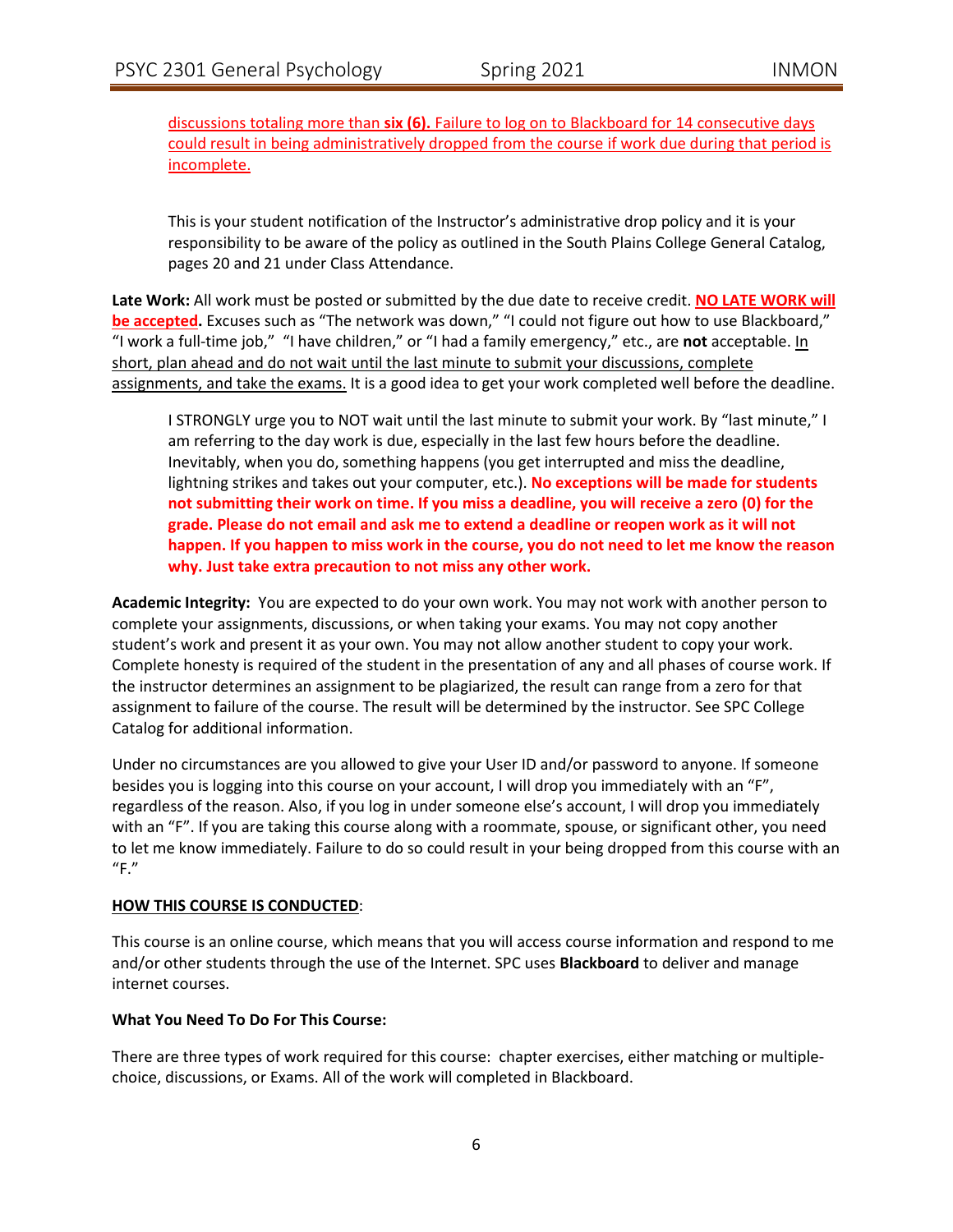**DISCUSSIONS** These are written assignments submitted through Blackboard that all students in the course will read. There are two parts to the discussions: for all discussion assignments you will post *at least a 150 word post* on a particular topic (original post) AND respond with *at least a 150 word response* to one post by a fellow student (response post). You will not be given credit for postings that do not meet the minimum requirement for length. In your response post, *do not just repeat what was stated in the original post*. Add to what was previously stated with more information, your opinion or experience, or something meaningful, showing that you have thought about the topic. Sentences like "I agree with this," or "That is interesting," will not be counted toward the 150 word requirement.

**Submit one and only one original post.** If you submit before writing all you planned (including hitting submit before you have written anything), do not submit another original post. If you submit an original post with no content, that counts as your submission. If, after you have submitted, you read what other students have written and realize you did not address all that was asked for the discussion, do not submit another original post. The first post you submit for each discussion will count as the original post – no exceptions.

To help you do the best you can, I am giving you a grading rubric for the discussion postings and replies:

- **Original Posts: (worth up to 30 points)**
	- **First and foremost, always read the instructions for each discussion and make sure to address all that is asked thoroughly and with detail.**
	- A **20-30 point post** addresses all or most of what was specifically asked for in the instructions in an organized and detailed way; can include personal experience when relevant; includes at least the minimum number of words (150).
	- A **10-19 point post**: did not thoroughly address the topic; reference to some type of course material; some personal reference but may not clearly connect to the course material or topic; did not thoroughly address the topic; includes at least the minimum number words (150).
	- A **0-9 point post** has incorrect information; does not address what was asked in the instructions, has no reference to relevant material; irrelevant ideas; does not meet the minimum number of words (150); is repetitious; no post.
- **Reply Posts: (worth up to 6 points)**
	- For your replies, do not repeat what was written in the original post you are responding to or what you wrote in your own original post. The response post must contain new or different information. Also, if another student in the course has responded to an original post before you, read the original post, the response post or posts, and make sure you don't repeat what was stated in **any** of the posts.
	- **Always follow the instructions provided for each discussions response. What I ask you to discuss in your reply is not the same for all discussions. Note that I will never ask you to write about what you agreed with. What I'm looking for in a response post is new and/or different information, opinion, or interpretation of the topic.**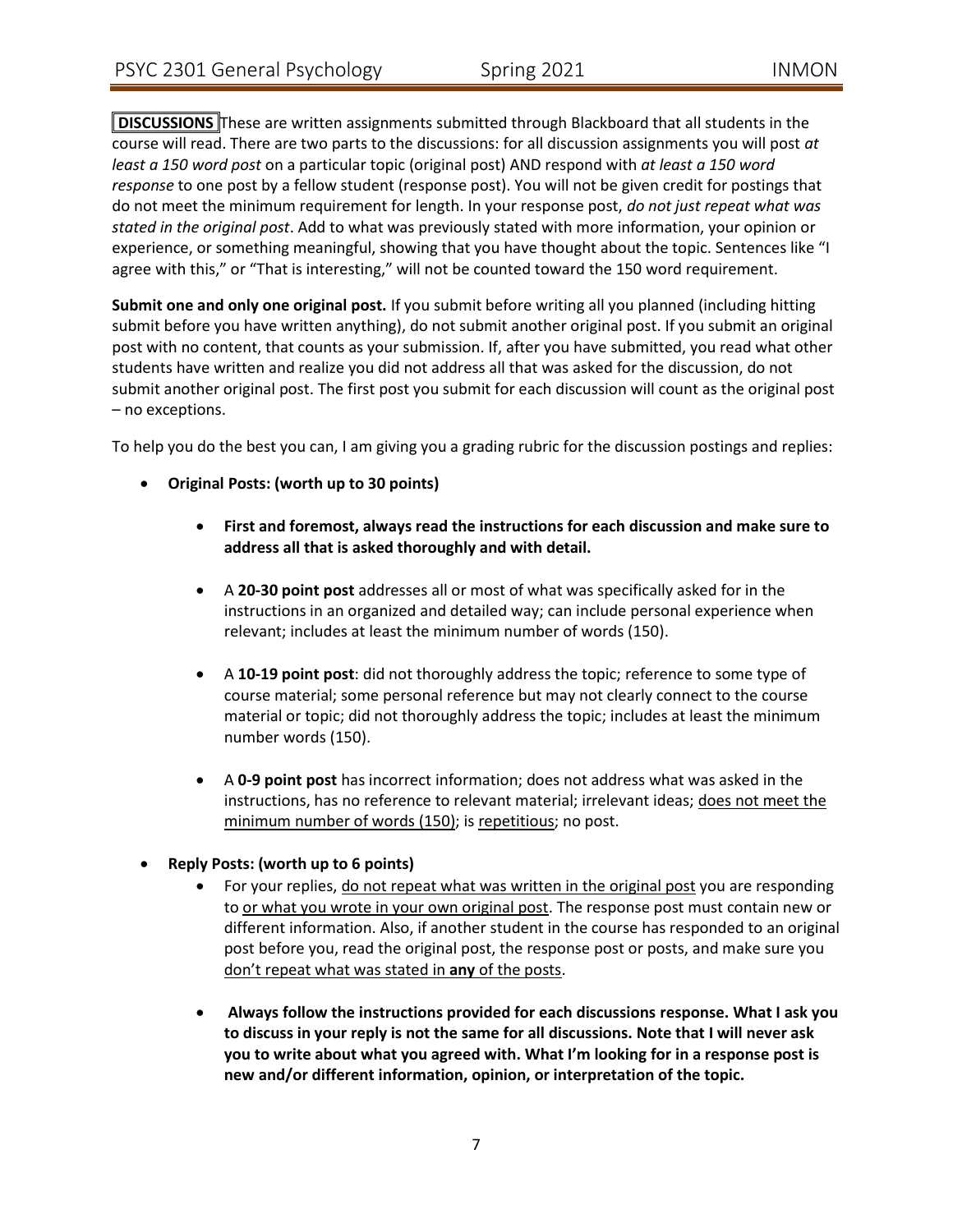- A **5 to 6 point reply.** is a reply that: explicitly references ideas in the textbook or information you found through research; gives personal commentary in a constructive way; may correct an incorrect posting in a respectful way; elaborates on the ideas and questions posed in the original post; reflects a good understanding of the course material; and/or brings up course material that the original post did not include but was relevant; includes at least 150 words.
- A **3 to 4 point reply** is a reply that: briefly elaborates on the ideas and questions posed in the original post; is a personal response that may or may not clearly tie to the original post but is somewhat relevant; repeated too much of original post; includes at least 150 words.
- A **0-2 point reply** is a reply that: includes brief encouragement; is a statement of agreement or disagreement; is an unclear or offensive response; does not meet the minimum number of words; no reply.

Note: Even if your reply posts meet the 150 minimum word count, all of the words you use may not be applied toward satisfying the word count. For example, stating "You did a really good job," "I totally agree with you," are words that add nothing new to the conversation. These are nice things to state, just do not include them in meeting the word count. In other words, just because you wrote 150 or more words does not mean that all of the words will be included in the minimum required word count.

**Points will also be taken off for incorrect spelling, punctuation, capitalization, and grammar.** Do not write like you do when texting or messaging. You need to use correct Standard English in all of your writing. Think of your discussion posts as mini-essays that you are turning in to your college professor, because that is what they are!

Consult your *Schedule of Work* for the due date for each discussion.

**Matching and/or Multiple-Choice Exercises For** each chapter covered, you will have one or more matching or multiple-choice exercises to complete. These exercises are designed to test your understanding of terms and concepts in the chapter, and should help you identify where you may need to spend more time reading your textbook and understanding the content. You have one hour to complete these exercises and two (2) attempts. Consult your *Schedule of Work* for the due date for each exercise. At no time should you print out the quizzes.

**EXAMS** There will be four (4) exams you will need to complete for this course. Each exam will consist of 50 multiple-choice items. You will have 75 minutes to complete each exam. Consult your *Schedule of Work* for the due date and the chapters each exam will cover.

\*\*NOTE: It is impossible to accommodate each individual student's schedule in regards to working fullor part-time, trips out of town, harvesting season, extracurricular activities, illness, etc. There is really no reasonable explanation for missing any of the deadlines, as you have the opportunity to work ahead. It is recommended that you DO NOT WAIT until the last minute (or last hour or last day) to complete your work.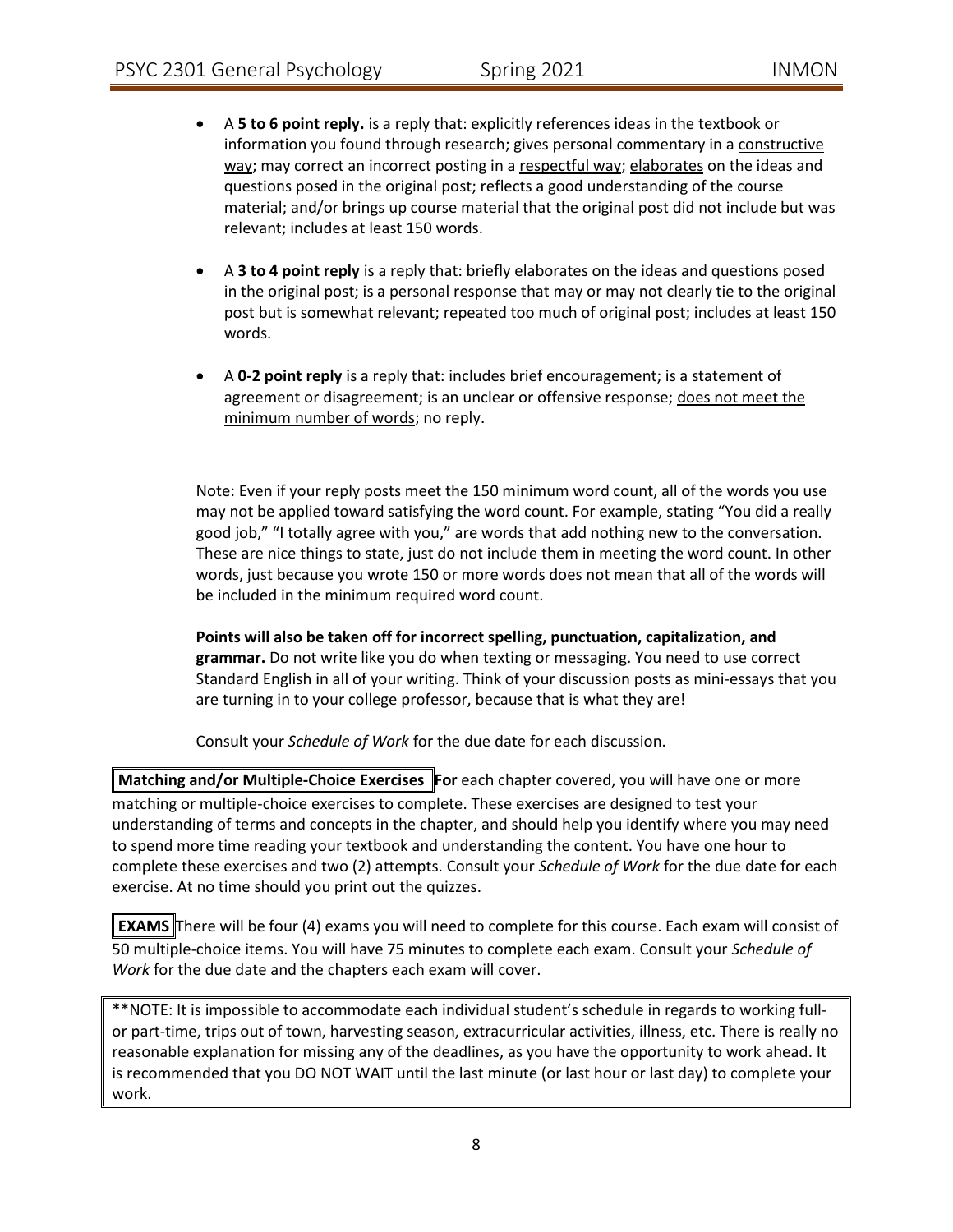### **GRADING POLICY:**

Your final letter grade for the course will be calculated based on total points earned.

How can I earn points?

| $\Omega$ | Syllabus Quiz                           | 10 points  |
|----------|-----------------------------------------|------------|
|          | Introductions                           | 10 points  |
| $\circ$  | Matching or Multiple-Choice Exercises = | 190 points |
| $\Omega$ | Discussions (4 at 36 pts. each)         | 144 points |
| ◯        | Exams (4 at 100 pts. each)              | 400 points |
| $\Omega$ | Total possible points                   | 754 points |

Points necessary for each grade:

- o If you earn **679** to **754** points (90.00% 100.00%), you will earn an **A** for the course.
- o If you earn **604** to **678** points (80.00% 89.99%), you will earn a **B** for the course.
- o If you earn **528** to **603** points (70.00% 79.99%), you will earn a **C** for the course.
- o If you earn **453** to **527** points (60.00% 69.99%), you will earn a **D** for the course.
- o If you earn **0** to **452** points (0% 59.99%), you will earn an **F** for the course.

#### **Online Course Expectations**

#### **Student Expectations**

- 1. Check the course homepage, schedule of work, your email, and the Blackboard course discussion board *every day Monday through Friday*.
- 2. Keep up with your reading assignments and chapter exercises. These exercises test your knowledge and comprehension of each chapter's content. While you are completing the exercise, do not click on anything else (such as Facebook, your textbook) or the exercise may submit automatically and you will have to accept the grade earned at that point. If you are "knocked out" of an exercise for any reason it will count as an attempt. \*\*\*Do not use the wheel on your mouse (if you have one) to scroll up or down during an exercise. Using the wheel could result in the item being submitted even if you are not finished!
- 3. Complete each exam by the deadline! While you are completing the exam, do not click on anything else (such as Facebook, your textbook) or the exam may submit automatically and you will have to accept the grade earned at that point. If you are "knocked out" of an exam for any reason it will count as your one attempt. \*\*\*Do not use the wheel on your mouse (if you have one) to scroll up or down during an exam. Using the wheel could result in the item being submitted even if you are not finished!
- 4. Participate actively in class discussions including but not limited to textbook information, apply the knowledge you have learned, and include your personal experiences when appropriate.
- 5. In responding to what others have posted on the discussion board, add to what was stated in the original post. *Do not repeat what you wrote in your original post or*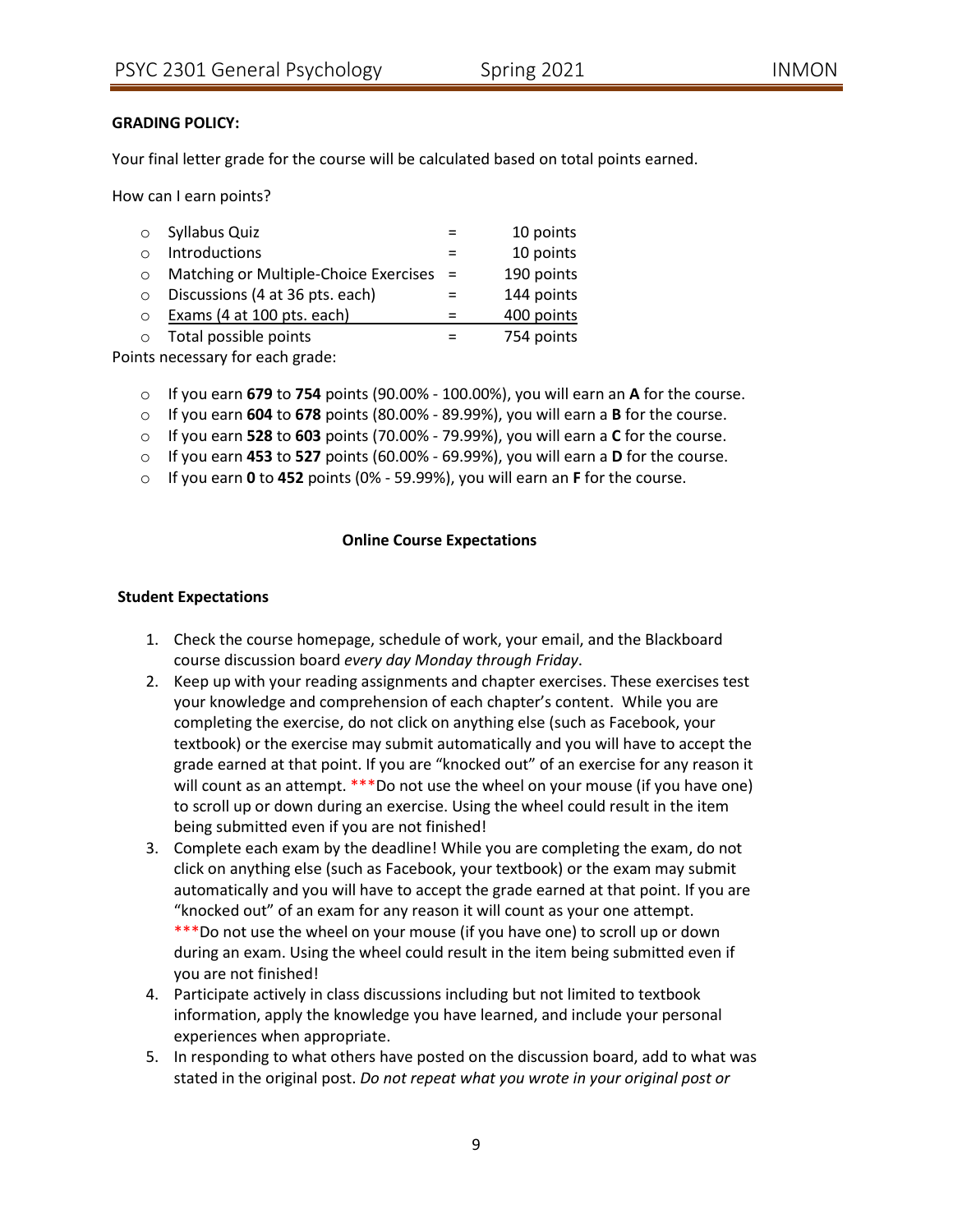*what was written in the original post you are responding to*. Add new information to what has been shared by another student.

6. Respond in a timely manner (within 48 hours) to any email sent directly to you from the instructor to acknowledge you have read the email. Answer any questions the instructor asks when appropriate.

#### **Instructor Expectations:**

- 1. All communication for this online course should be by email through blackboard with any questions or concerns you may have. I will read my email daily during the week but may not read it daily on weekends.
- 2. I will respond to your email within 48 hours during the week and within 72 hours during weekends or holidays.
- 3. I will read discussions but usually don't participate in the discussion forums. If someone posts information that is incorrect or confusing, that is when I typically "jump in."
- 4. You will receive a grade for your course work within ten working days (14 calendar days) after the deadline unless I notify you otherwise.

### **Keys to Success**

Online courses are not easier or less time-consuming than face-to-face courses; they are just different. Here are some suggestions for your success:

- 1. Set aside a specific time during the day for this course--the best time that fits your schedule. Use this time for preparation (reading, studying, etc.) and for participation (reading and posting to the discussion board, completing quizzes and exams).
- 2. Don't put off the work--you need to keep up so you can more effectively participate in discussions.
- 3. Don't be afraid to ask questions--just like in a F2F class, there are probably several others who are wondering the same thing. If several students email me with the same question, I will send an email to all students in the class in case others have the same question.
- 4. Keep advised of when the SPC computer system is scheduled to "go down" for maintenance. Have a backup plan in case your server is down or you have computer problems as these are not sufficient excuses for missing work.
- 5. Check in and complete work in the class several times a week--this will keep you engaged, on-track, and moving steadily toward your goal!
- 6. Let me know about any problems you are having right away so we can resolve them quickly. Contact me if you have questions about course *content*. Contact technical support a[t blackboard@southplainscollege.edu](mailto:blackboard@southplainscollege.edu) or (806)716-2180 for *computer* issues and email me within Blackboard so I will know about the issue. But again, have a backup plan.
- 7. Have Fun!!!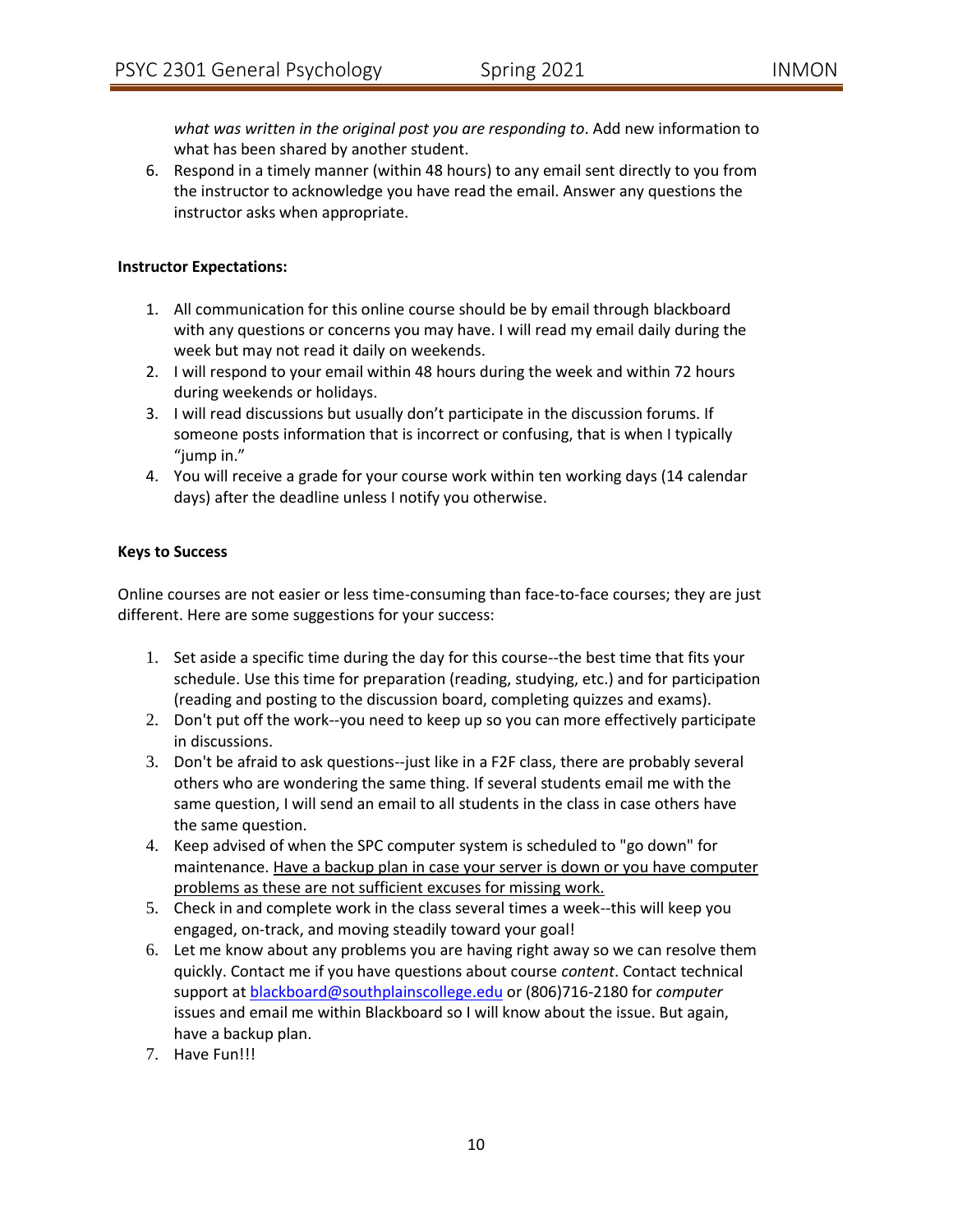Adapted from: Susan Kossman, R.N., Ph.D., [http://my.ilstu.edu/~skossm/online\\_course\\_expectations.htm](http://my.ilstu.edu/~skossm/online_course_expectations.htm) and from: : [http://www.usm.maine.edu/~atkinson/course\\_expectations.htm](http://www.usm.maine.edu/~atkinson/course_expectations.htm)

#### **Technical Support for Blackboard**

A note here, for online courses or courses with an online component there is a portion considered *course content* and that portion includes all of the course information set up by the instructor for the particular course you are taking to help students learn and understand the information. For **ALL**  course content questions, contact your instructor using the method of contact stated in your syllabus.

Then there is the *technical* component of the course. This portion of the course has to do with the functioning of Blackboard. This would include issues like (but not limited to) the following: quizzes freezing up, not being able to access videos, not being able to open documents, not being able to log into Blackboard, etc.

In the case of *technical* issues, contact your instructor to let them know about the problem **AND**  also contact **Technical Support** through email a[t blackboard@southplainscollege.edu](mailto:blackboard@southplainscollege.edu) or by phone at (806) 716-2180 (8:00 am – 4:00 pm Monday through Friday).

You will find **Blackboard Learn 9 Student Tutorials** and **Frequently Asked Questions (FAQs)** on the entry page of Blackboard. Students that are new to Blackboard or have questions are strongly encouraged to check these resources before contacting the instructor or technical support.

### **Blackboard Learn 9 Student Orientation Course**

Every student should have an orientation course listed on your course listing page. This is the page that appears right after you log into the course. If you are new to Blackboard, you are STRONGLY encouraged to go through this course. Also, if you have questions on taking quizzes, submitting assignments, posting discussions, or other navigation questions you are STRONGLY encouraged to go to this course for answers and instructions.

Using the Student Orientation Course, Student Tutorials, and FAQs can save time and frustration. Students are STRONGLY encouraged to use them.

#### **Online and Discussion Board Netiquette**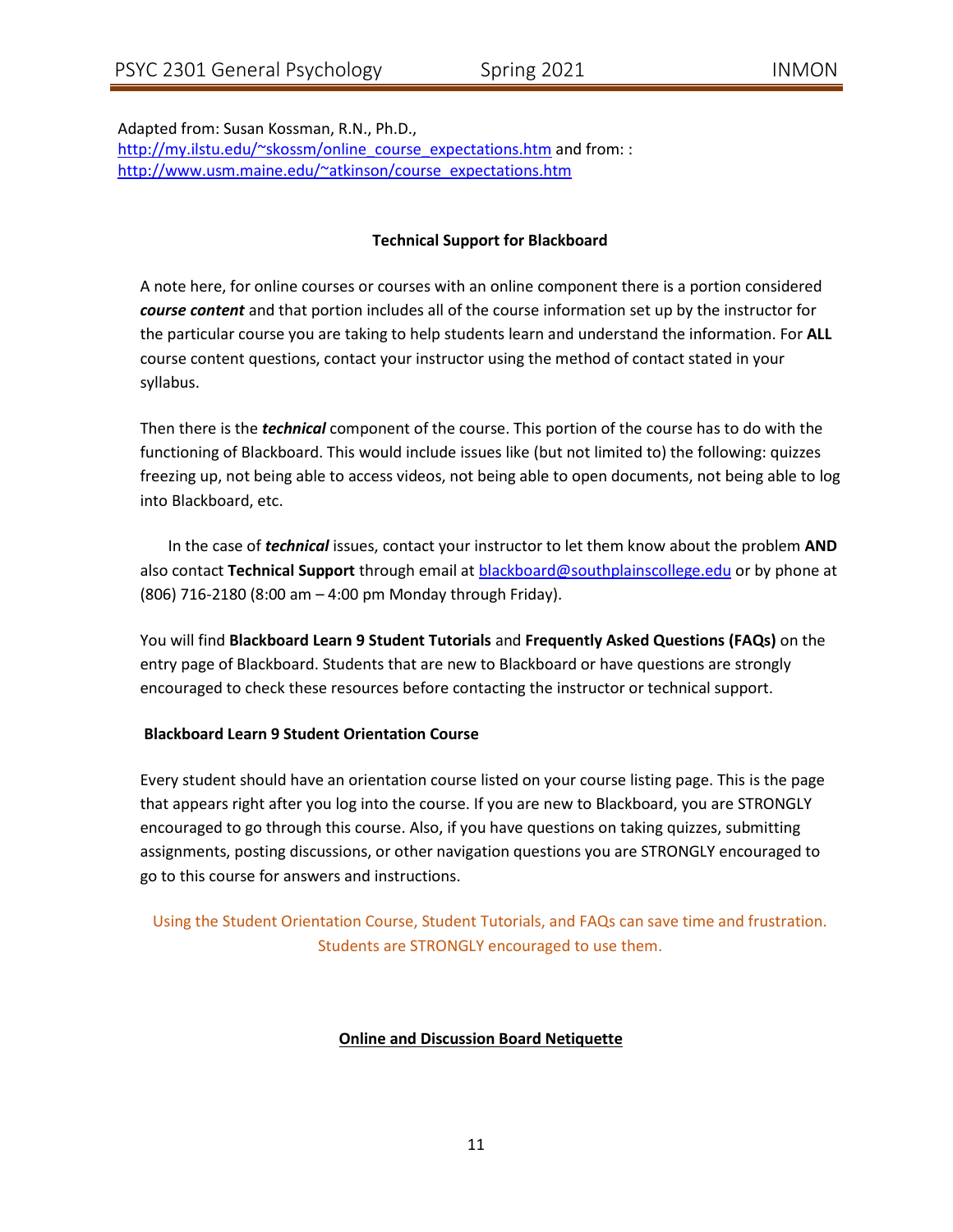Some of you may have participated in on-line courses and/or discussion boards before and some of you may not have. The following are expectations of students in this course as far as emails, assignments, and posting on the discussion board. These expectations are in addition to the instructions that are included in your syllabus. I encourage each of you to familiarize yourself with the instructions and these expectations. The points available for you to earn on the discussion board are a major part of your grade and I know that all points are valuable to you. Please let me know if you have any questions.

**Read Before Participating**. Read the syllabus so that you understand the instructions for the discussion board. I will be most impressed with individuals who can incorporate course materials into their posts. This is a part of the grading requirement and lack of participation could result in being administratively dropped from the course. Good writing is a key skill you should leave college with which includes the ability to support your position and express your ideas, thoughts, and/or opinions in writing.

**Communicate Clearly**. Write clearly when you compose a message. Review your message carefully before clicking **Submit**. Typos can be confusing. Remember, if your message can be misunderstood, it will be.

**Writing Standard**. All discussion postings and e-mails should be presented using the conventions of Standard Written English. While slang, regional idioms, and informal kinds of self-expression are appropriate in some contexts, they are out of place in academic writing. I expect all students to demonstrate proficiency in using the conventions of academic English in their written work. This means that you need to spell correctly, use the proper word (example: know when to use "there" or "their", etc.), use paragraph formatting, correct punctuation, etc.

**Do not use ALL CAPS**. Typing in all capital letters is frowned upon; it's the equivalent of screaming. It's considered an aggressive way to post and it doesn't come off as being very friendly. It also makes your message more difficult to read.

**Be Respectful, Kind and Honest**. Don't issue personal attacks, use profanity, or post threatening, abusive, harassing, or otherwise offensive language or images. Keep your messages appropriate and courteous at all times. Please disagree with other opinions respectfully. If you are unsure if something is inappropriate, ask yourself these questions: Would you say it to the person if she were standing right in front of you? Would you say it to your best friend or loved one? Are you calling someone names? How would you feel and react if faced with the same message from someone else? If it would anger or upset you, you might consider re-framing your thoughts in a less objectionable tone.

**Disagreements**. There will be disagreement and this is good, otherwise we will be bored. Disagreement can be very constructive; it encourages us to reconsider our own positions and either recommit, expand, or discard them. However, I must at all times hear/see you debating the idea and not making a personal attack on an individual. Note that this is a skill to learn like any other – how to debate and get your point heard. Personal insults and attacks impede the development of critical thought. Avoid "you" statements, which can be more easily interpreted as accusations ("you don't know what you're talking about", "the problem is people like you," etc.). Try, instead, to use "I" statements ("I disagree with your position on "X" or "I find that Durkheim was actually saying …").